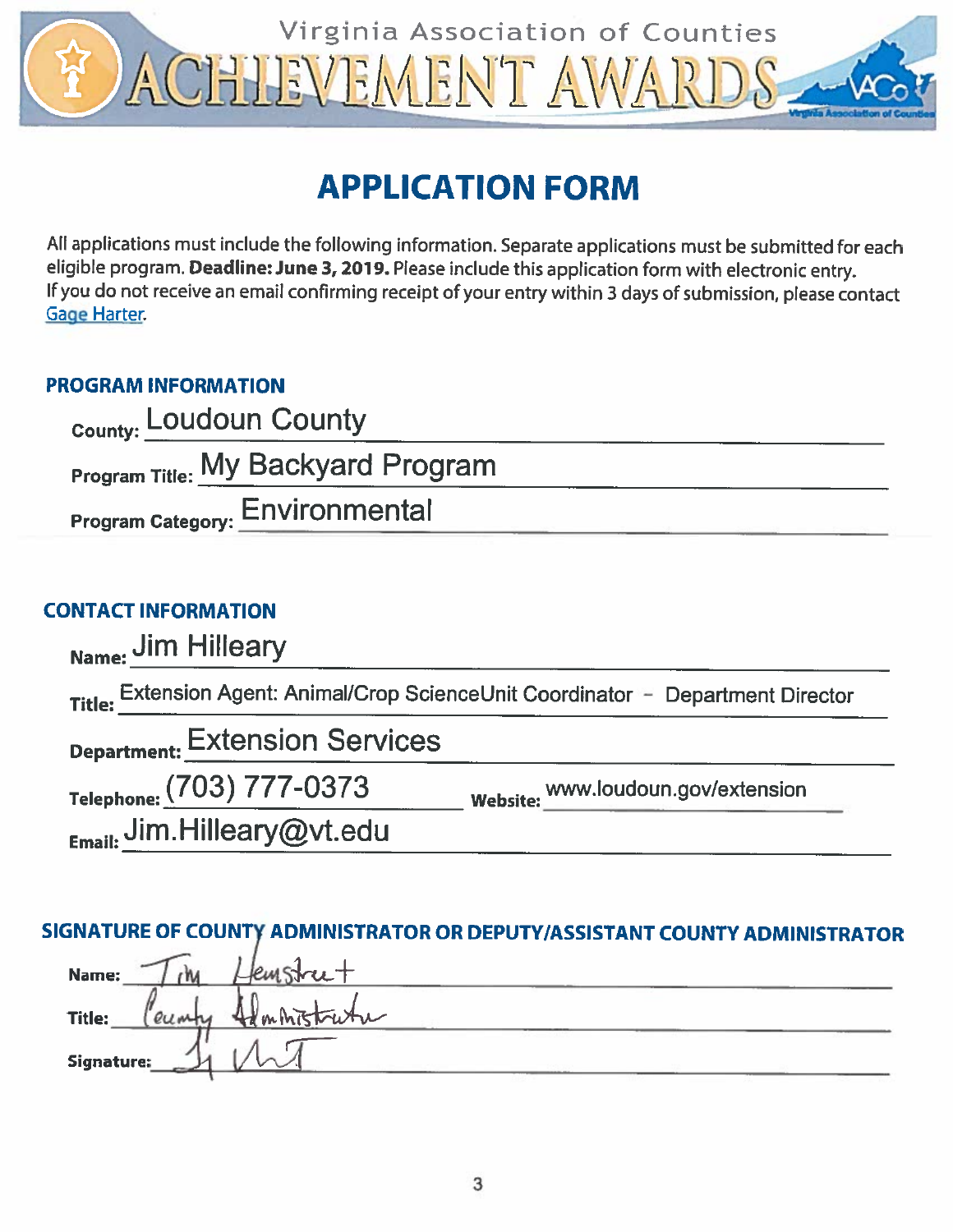## **My Backyard Program Loudoun County, Virginia**

#### **Program Overview**

Encouraging stewardship and conservation of natural resources in a suburban county with many new homeowners is critically important to environmental quality.

Natural Resource Conservation Begins in My Backyard (*My Backyard*) is a Public Education and Outreach Program (PEOP) program to educate and guide property owners and managers on maintenance of healthy soil, lawns, trees, shrubs, perennial plants in support of the Loudoun County's Municipal Separate Storm Sewer System (MS4) and Total Maximum Daily Load (TMDL) goals.

*My Backyard* introduces and promotes best management practices (BMP) to bring about positive changes in the environmental quality of yards, neighborhoods and surrounding waterways; the ultimate goal is conservation and preservation of Loudoun's natural resources specifically soil and water.

Implemented by Department of Extension Services; Extension Master Gardeners (EMG) in partnership with Loudoun County Department of General Services and Virginia Cooperative Extension, the program focuses residents on environmentally sound landscape management practices for homeowners, communities and corporations.

*My Backyard* identifies ten self-directed principles called Yard Actions: Maintain Healthy Soil, Recycle Yard Waste, Be Wise When You Fertilize, Reduce Stormwater Runoff, Right Plant/Right Place, Mulch Matters, Grow Native, Remove Invasives, Manage Yard Pests, and Water Wisely. Every positive practice taken within these principles earns "inches" toward a yard-certification. By meeting requirements using BMPs and achieving 36 inches, a "yardstick", the property is eligible to become a Certified Watershed Partner. The certifier sends the data on the scorecard to be verified and approved. Included in this data is the acreage certified.

#### **Problem/Challenge Faced**

Over-fertilization and erosion are major threats to Virginia waterways and wildlife. Carried with rainwater into lakes, rivers or the Chesapeake Bay, nitrogen from fertilizer feeds toxic algae to create dead zones, where nothing else can survive. Sediment from erosion clouds waterways, preventing the growth of aquatic grasses—the base of the food chain for many fish and waterfowl. Moreover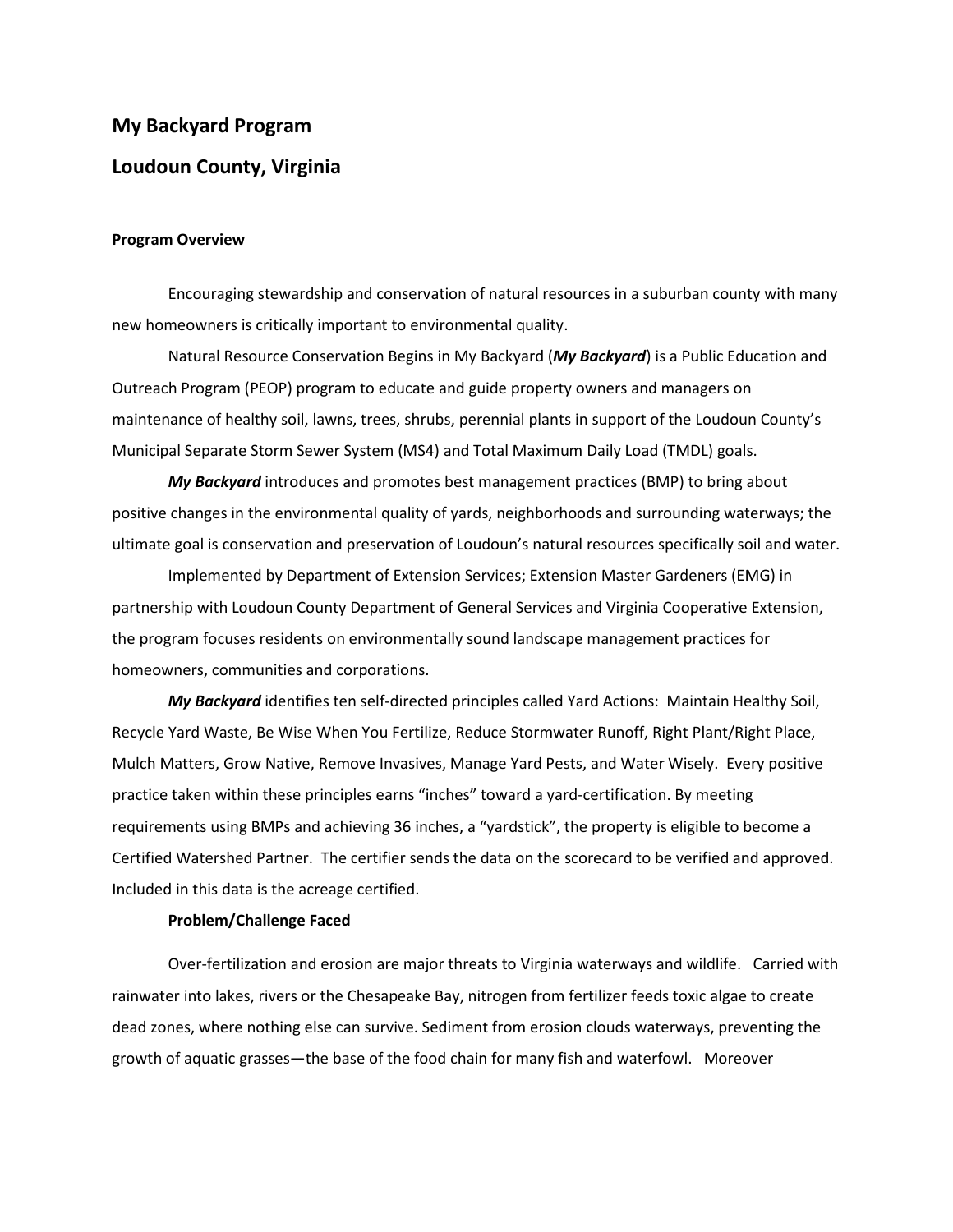pesticides and herbicides, if overused, can create inadvertent consequences detrimental to Loudoun's ecosystem.

More than 60 percent of Loudoun residents live in a Homeowners Association-controlled community. How these communities manage their landscapes can have a profound effect on the health of our local ecosystems, wildlife, streams and drinking water sources. By framing environmental issues in the context of individual "backyards," residents are more likely to take steps within their own property lines to positively impact environmental quality.

#### **How Program Fulfilled Awards Criteria**

The public outreach conducted by Loudoun County's Department of Extension Services EMGs in coordination with the Department of General Services, assists the County Government meet the requirements of the county's Virginia General Permit for Discharges from MS4 sources. Several *My Backyard* BMPs are directly related to water conservation, stormwater management, nutrient management and reducing sedimentation.

Information received from certifications is useful for Urban Nutrient Management Plans, a state recognized BMP that can provide nutrient reduction credits as required by the MS4 Permit Chesapeake Bay TMDL Action Plan.

This innovative program can serve as a model for other counties that are experiencing suburban growth.

#### **Program Execution**

The *My Backyard* program promotes natural resource conservation. Modeled after the Clemson Carolina Yards program, Loudoun's EMGs customized and expanded *My Backyard* with BMP education to assist the Loudoun County Government achieve its TMDL goals. The program reflects EMG literature reviews of information published by Virginia Tech, other land grant universities, and County of Loudoun publications to craft the program's criteria and scorecard. The initiative was expanded from the original launch in 2018 to include tree information for stormwater management and pond assessment materials. The website and corresponding scorecard were created based on the research and is updated with new BMPs as necessary.

#### **Program Results**

Initially launched in March 2018 as a pilot program, *My Backyard's* education outreach included promotion at all Extension environmental stewardship using flyers and brochures to effect initial